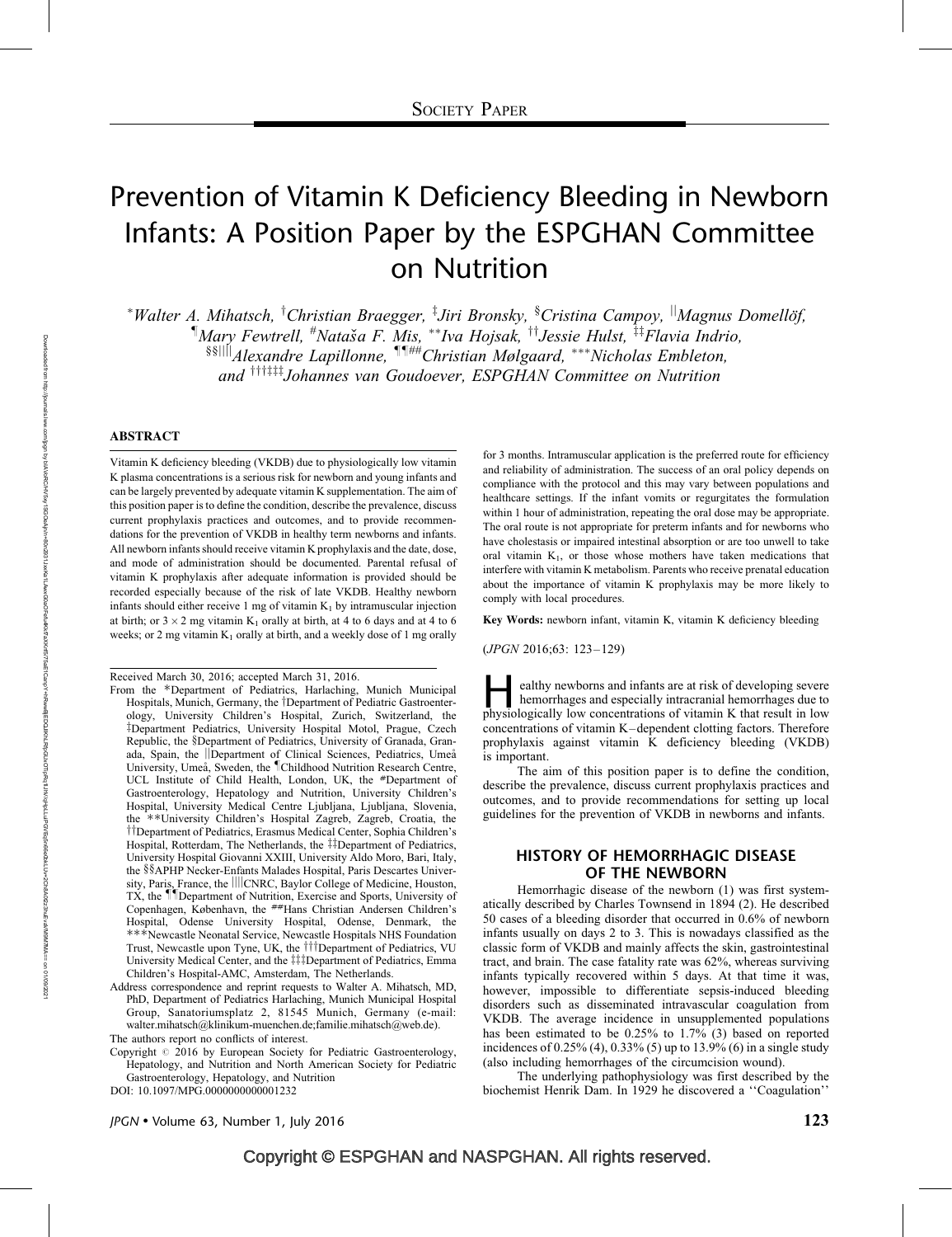factor in chicken (coagulations vitamin, vitamin K) (7). Subsequently, prothrombin deficiency was documented in newborns with VKDB by Brinkhous et al (8) and Dam et al (9–15). Waddell et al (16) showed that vitamin K prevents hemorrhagic disease of the newborn. Vitamin K was first synthesized in 1939 (17) and in 1961 the committee on nutrition of the American Academy of Pediatrics first recommended postnatal prophylaxis for classic VKDB using 0.5 to 1.0 mg vitamin K parenterally or 1.0 to 2.0 mg orally (18). It is important to note that the incidence of VKDB in the USA had already significantly decreased over the years before this recommendation was published, probably because of the declining incidence of breastfeeding from 1930 to 1960. Human milk vitamin K concentration is significantly lower than infant formula vitamin K concentration and classic VKDB has mostly been seen in breastfed infants (19,20). The American Academy of Pediatrics reconfirmed its recommendation in 1993 (21). More recently, in 2003, intramuscular (IM) prophylaxis only using 0.5 to 1 mg vitamin  $K_1$  has been recommended (3).

In 1966, the first reports from Thailand of a new VKDB syndrome were published that typically presented between 1 and 2 months of life and which is now classified as late VKDB. In 1977 Bhanchet et al (22) who first described this syndrome, summarized their studies of 93 affected predominantly breastfed (98%) Thai infants. Their incidence of intracranial bleeding was 63%. More reports from South East Asia and Australia followed. In infants without vitamin K prophylaxis the incidence of late VKDB (per 100,000 births) has been estimated to be 4.4 in the United Kingdom, 7.2 in Germany, and as high as 72 in Thailand (23). It is important to take into consideration that VKDB occurs more frequently in the Asian population compared to the Caucasian population. This may be explained by the 6-fold higher incidence of biliary atresia in Asia compared to Western Europe (24).

In infants born to mothers using anticonvulsant drugs (eg, phenobarbital, phenytoin, carbamazepine, etc) an increased incidence of early VKDB within the first 24 hours has been observed (25,26). More recent data critically discussed this association; however, a causal link cannot be excluded (27). Postnatal IM vitamin K corrects biochemical abnormalities in these infants within 2 hours (27). Prenatal maternal vitamin K treatment has been hypothesized to prevent early VKDB in these infants (28); however, this concept still warrants further evaluation (29). Therefore, immediate postnatal IM Vitamin K administration is currently regarded as the optimum VKDB prophylaxis for this group of infants.

#### VITAMIN K

Vitamin K is a family of fat-soluble 2-methyl-1,4-naphthoquinones with a variable alkyl substituent at the 3 position (19,30). Vitamin K is required for the  $\gamma$ -carboxylation of coagulation factors II (prothrombin), VII, IX, X, protein C, and protein S. It acts as an essential cofactor for the conversion of specific peptide-bound glutamate residues to  $\gamma$ -carboxyglutamate residues. The collective abbreviation for these under-carboxylated molecules is PIVKA (proteins induced by vitamin K absence), and includes, for example, PIVKA-II, which is the glutamate precursor of prothrombin (factor II). There are additional vitamin-K–dependent proteins such as osteocalcin or matrix GLA protein the function of which is less clear.

## Relevant Forms of Vitamin K

(1) Phylloquinone (vitamin  $K_1$ ) is synthesized by plants and algae, for example, green leafy vegetables such as spinach, brussels sprouts, cabbage, lettuce, and broccoli. This is the only form used therapeutically in humans.

- (2) Multiple menaquinones (vitamin  $K_2$ ), synthesized by bacteria such as intestinal bacteria and found in egg yolk, chicken, beef, liver, fermented products such as cheese, and in fermented vegetables such as cabbage or natto (fermented soybeans).
- (3) The synthetic form menadione (vitamin  $K_3$ ) is no longer used for oral vitamin K prophylaxis because of potential toxicity. Hemolytic anemia has been reported in glucose-6-phosphate dehydrogenase deficient infants treated with vitamin K<sub>3</sub>.

The intestinal absorption of dietary vitamin K, mainly phylloquinone (vitamin  $K_1$ ), is thought to be governed by the same principles established for other fat-soluble vitamins, and in healthy adults the efficiency of absorption is about 80% (19). Phylloquinone is the major circulating form of vitamin K but in addition there are small amounts of menaquinones (vitamin  $K<sub>2</sub>$ ) (19). Although phylloquinone in blood must have been derived exclusively from the diet, it is not known whether circulating menaquinones are derived from the diet, intestinal flora, or both. Human liver stores normally compromise about 90% menaquinones and 10% phylloquinone (31). Functionally, menaquinones seem to be less important because dietary phylloquinone deficiency induces subclinical signs of vitamin K deficiency without a change of hepatic menaquinone stores (32). Hepatic menaquinone stores may not be available to microsomal y-glutamyl carboxylase (31). There is no menaquinone detectable in newborns (33–35), and at 1 year of age hepatic menaquinone stores are still significantly lower than that in adults (32,34).

Vitamin K does not easily cross the placenta and the average maternal/fetal concentration gradient is within the range of 20:1 to 40:1 (19). The fetal plasma vitamin K concentration is very low and consequently at birth concentrations of clotting factors are low. Increased PIVKA II concentrations  $(>10 \text{ ng/mL})$  have been found in the umbilical cord blood in 10% to 50% of healthy term and preterm infants, which is a biomarker of low vitamin K level (36,37). At least a transient increase in fetal vitamin  $K_1$  concentration has been observed with maternal vitamin  $K_1$  supplementation; however, no significant effect on vitamin K–dependent coagulation factors has been found (19). Therefore prenatal maternal vitamin  $K_1$  supplementation does not prevent VKDB.

#### CLASSIFICATION OF VITAMIN K DEFICIENCY BLEEDING IN NEWBORN INFANTS AND INFANTS

VKDB of the newborn has been classified (19,38) by age of onset into early ( $\langle$ 24 hours), classical (days 1–7) and late ( $>$ 1 week <6 months), and by etiology into idiopathic and secondary in 1999 by the Pediatric and Perinatal Subcommittee of the International Society on Thrombosis and Hemostasis (39). There are few data on the relative frequencies of early, classic, and late VKDB. A regional epidemiological study from Malaysia in the 1990s, however, enables calculation of a lower threshold of the incidences (40). Within a 2-year period 42 VKDB infants were admitted to a single regional pediatric hospital likely to provide care for all such infants. In a population in which most infants were breastfed (96%) and in which vitamin K prophylaxis was infrequent (83% not supplemented) the incidences of early, classic and late VKDB were at least 1/7000, 1/4000, and 1/8000, respectively. The relative proportions were 6:10:5 (Table 1).

## VITAMIN K METABOLISM OF THE NEWBORN AND RISK FACTORS FOR VKDB

Although plasma vitamin  $K_1$  concentration is very low immediately after birth, adult levels have been recorded on days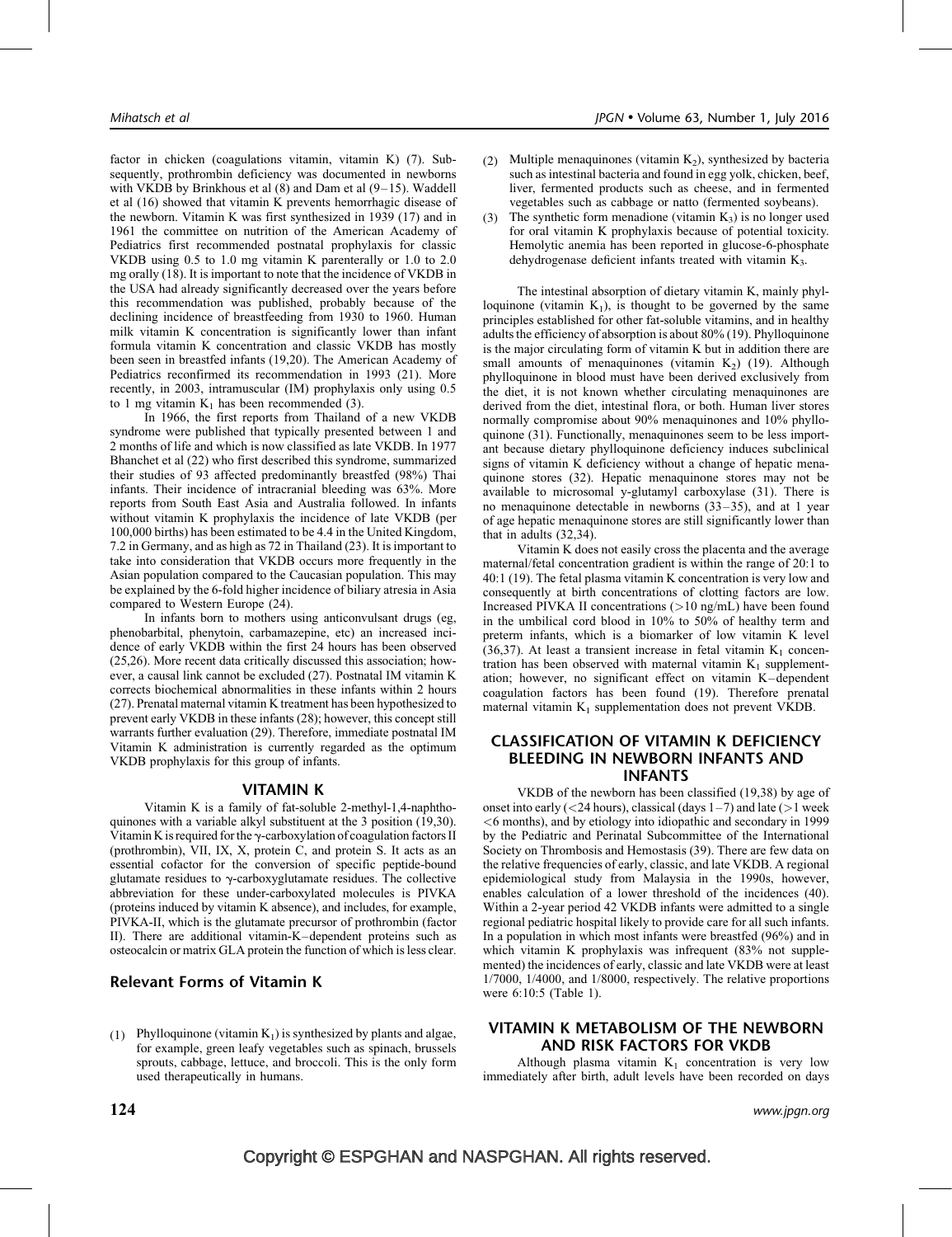| Syndrome     | Time of presentation   | Common bleeding sites (28,38,42)                                                                                                    | Comments                                                                                                                                                                                                            |
|--------------|------------------------|-------------------------------------------------------------------------------------------------------------------------------------|---------------------------------------------------------------------------------------------------------------------------------------------------------------------------------------------------------------------|
| Early VKDB   | $0 - 24 h$             | Subperiosteal hemorrhage of the skull<br>(cephalohematoma), intracranial, brain,<br>intrathoracic, intra-abdominal, umbilical stump | Maternal drugs are a frequent cause (eg, coumarin-<br>anticoagulants such as warfarin, enzyme-inducing<br>drugs, eg, anticonvulsants, and some<br>tuberculostatic drugs) $(28, 43 - 46)$                            |
| Classic VKDB | $2 - 7$ days (2)       | Gastrointestinal tract, skin, adrenal gland, nose,<br>wound from circumcision, intracranial, umbilical<br>stump                     | Mainly idiopathic, maternal drugs (18,42,47,48)                                                                                                                                                                     |
| Late VKDB    | $2-12$ wk $(23,49-52)$ | Intracranial, skin, gastrointestinal                                                                                                | Most commonly presenting feature of underlying<br>disease resulting in reduced vitamin K absorption<br>(eg, cystic fibrosis, biliary atresia, or other liver<br>diseases with cholestasis), occasionally idiopathic |

 $VKDB = vitamin K$  deficiency bleeding.

3 to 4 following supplementation (53,54) and levels are higher in formula-fed infants compared to breastfed infants. Human milk vitamin K<sub>1</sub> concentration (median 2.5  $\mu$ g/L [0.85–9.2  $\mu$ g/L]) is significantly lower than currently available formula milk  $(4-25 \mu g)$ 100 kcal approximately corresponding to  $24-175 \mu g/L$  (55,56). On average daily vitamin K<sub>1</sub> intake of breastfed infants is <1  $\mu$ g within the first 6 months of life, whereas the intake of formula-fed infants is on average up to 100 times higher (57). With regard to global coagulation tests such as prothrombin time (PT) there is no significant difference between breast- and formula-fed infants (53,57). PIVKAs are, however, much more commonly reported in breastfed infants (54,58). Formula vitamin  $K_1$  exceeds the recommended vitamin K intake of at least 5  $\mu$ g/day (30). Because breastfeeding fails to provide this intake, and because VKDB is much more common in unsupplemented breastfed infants it is recommended that all infants receive some form of supplementation.

The major risk factor for classic VKDB is a low plasma vitamin K concentration, due to low levels in breast milk and/or inadequate vitamin K prophylaxis in newborn infants, all of whom are vitamin K deficient at birth. The effects are manifest by the presence of PIVKA and lower levels of vitamin K–dependent coagulation factors and of other vitamin K–dependent proteins such as the osteoblast product, osteocalcin. Elevated PIVKA-II levels (>10 ng/mL) have been found in the umbilical cord blood of 10% to 50% of healthy preterm or term newborn infants (36,37). At the age of 4 to 5 days PIVKA have been found in up to 70% of healthy unsupplemented newborn infants (59). In addition, factor II and VII activity has been reported to be reduced in infants who did not achieve a breastfeeding volume of 100 mL/kg at 3 to 4 days of age (59). Therefore classic VKDB may at least partially be a consequence of insufficient or delayed establishment of breastfeeding (59). Intramuscular or oral (1.0 mg) vitamin K prophylaxis has been found to be equally effective in improving biochemical indices of coagulation status (PIVKA) at 1 to 7 days (60–62).

The major risk factors for late VKDB are low plasma vitamin K concentrations due to insufficient vitamin K prophylaxis, and breastfeeding combined with cholestatic liver impairment, which may be subclinical or transient (63,64).

## SAFETY OF VITAMIN K PREPARATIONS

There are no data to determine the upper safe level of vitamin K in general in infancy. In 1992 Jean Golding et al (65) published epidemiological data suggesting that certain forms of childhood cancer were associated with IM vitamin K injections. The speculated biological mechanism of carcinogenesis (induction of sister chromatid exchange) did not accord with other information from the literature about in vivo effects of vitamin K or other tests of carcinogenicity (21). Most expert opinion currently suggest that a causal relation between IM injection of vitamin K and childhood cancer is not plausible (3,23) and the hypothesized association has never been confirmed in other large epidemiological studies. On the contrary, due to the lack of large randomized studies, this hypothesis has not been disproved (66,67).

## DIAGNOSIS OF VITAMIN K DEFICIENCY BLEEDING

A confirmed case of VKDB should fulfill the criteria of having a PT that is  $>4$  times the control value and display at least one of the following (68):

- (1) Normal or raised platelet count, normal fibrinogen, and absent fibrin degradation products.
- (2) PT returning to normal within 30 to 20 minutes after intravenous vitamin K administration (69,70). In general there is no need for supplementation of coagulation factors (41).
- (3) PIVKA (usually that of factor II) level exceeding normal controls (41).

## PROPHYLAXIS FOR VITAMIN K DEFICIENCY **BI FEDING**

## Intramuscular Injection of Vitamin K

In 1961 and 1993 the American Academy of Pediatrics recommended early postnatal vitamin K prophylaxis using 0.5 to 1.0 mg vitamin K parenteral or 1.0 to 2.0 mg orally (18,21). In 2003 the IM injection of 1 mg vitamin K at birth was proposed as standard of care of healthy newborn infants (3). The argument in favor of IM prophylaxis was that a single injection was more reliably administered, and likely to result in a depot supply over the ensuing weeks of risk. Therefore this policy is widely used worldwide. Epidemiological surveillance data have shown that this policy virtually prevents classic and late VKDB (incidence <0.2/100.000) (23,68,71,72). Despite the use of postnatal 1 mg IM injection there are still some rare cases of late VKDB, which warrant further evaluation (41,73–75). Adverse effects of IM vitamin K injections such as local infections have never been systematically assessed; however, it is likely to be painful for newborn infants.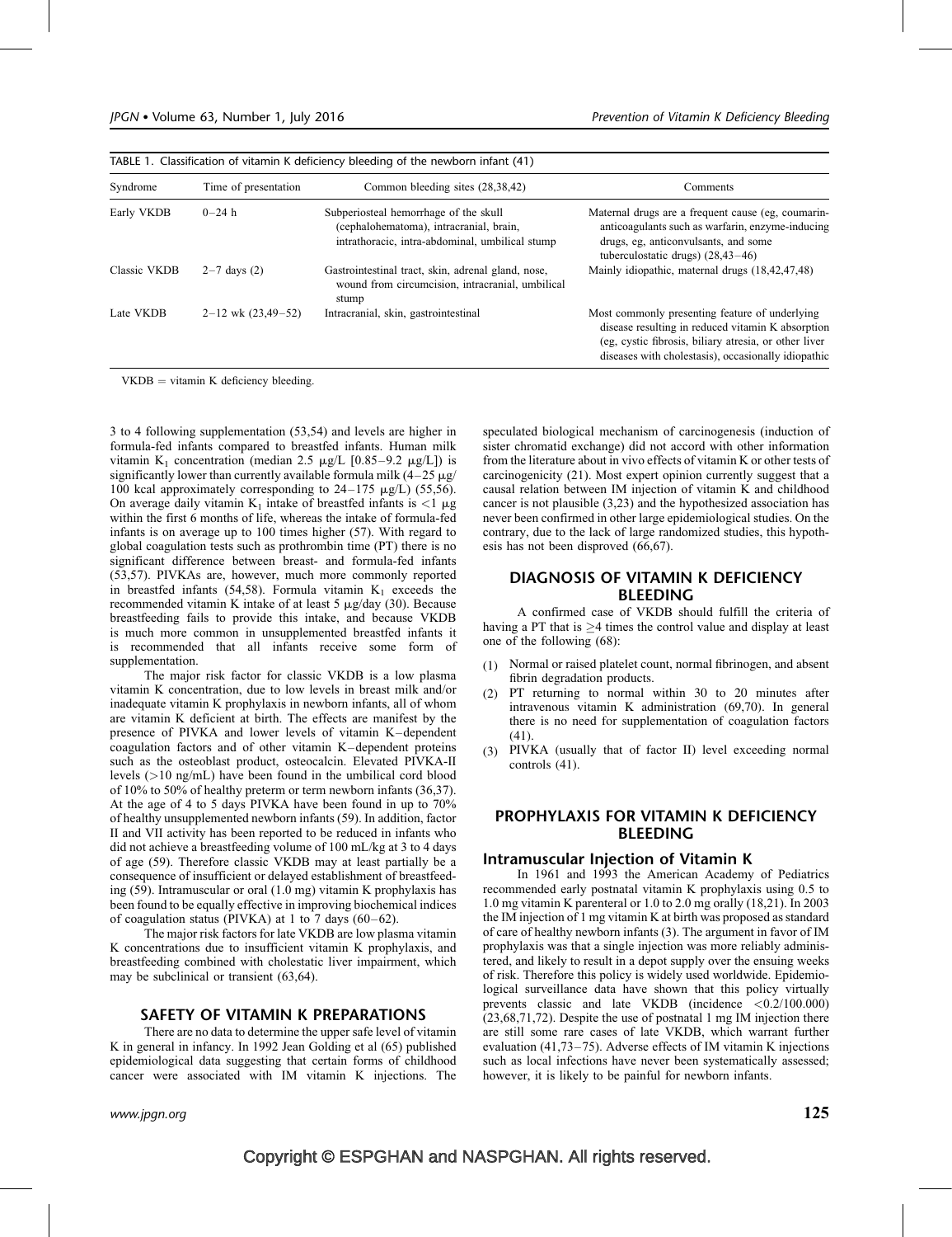## Oral Supplementation of Vitamin K

Worldwide, oral supplementation became more widespread after the article by Golding et al in 1992 (65) and is still used despite the association between IM vitamin K and childhood cancer never being reconfirmed (66,67).

Oral vitamin K prophylaxis policies vary in terms of dose and frequency, and appear to offer virtually complete protection from early and classic bleeding. The associated incidence of late VKDB has, however, repeatedly been observed to be higher when compared to a single 1 mg IM dose at birth (23,68,76,77).

In order to prevent late VKDB in addition to early and classic bleeding in Europe 3 oral prophylaxis patterns have been developed and evaluated. Because there are no randomized head-to-head comparison trials, and such trials will probably never be conducted, efficiency of individual policies can only be assessed by surveillance data. These data are always at risk of underreporting (78).

In Germany using a  $3 \times 2$  mg oral vitamin K<sub>1</sub> prophylaxis policy an incidence of late VKDB of 0.44/100,000 (95% CI 0.19– 0.87) has been reported (79). Taking an underreporting bias of 57%  $(38\% - 76\%)$  (78) into account the estimated incidence was 0.73/ 100,000 (95% CI 0.23–2.2). In Switzerland in 458,184 newborn infants in 2005 to 2011 one early (18 hours of age) and 4 late VKDB cases were observed (80). All infants were breastfed and in all but one of the infants the parents declined vitamin K prophylaxis. In the remaining infant only the first 2 oral vitamin K doses had been given. All infants with late VKDB had some cholestatic liver disease. Therefore, in infants with complete VKDB prophylaxis (oral  $3 \times 2$  mg) there was a combined risk for classic and late VKDB of 0/100,000 (95% CI 0–0.81) (80). The degree of underreporting in the Swiss study is, however, unknown. At 24 weeks of age an additional fully breastfed infant developed very late VKDB, in the absence of cholestatic liver disease. Of note these published efficacy data depended on administration of oral vitamin K by healthcare professionals (Table 2).

Taking these data together, there is some evidence that the oral  $3 \times 2$  mg policy may be less effective than a single postnatal 1 mg IM injection (73,79). In all infants with late VKDB, there was a combination of previously unknown cholestatic liver disease together with breastfeeding. In infants with conjugated hyperbilirubinemia intestinal absorption of oral vitamin K prophylaxis is unreliable (90).

In contrast to promising early data (68,91) on the previous Dutch oral policy (1 mg after birth followed by 25  $\mu$ g/day for weeks 2–13) later extensive surveillance data suggested that this policy was associated with the highest incidence of late VKDB of all the policies listed in the table above (85). Concerning the cause of the 6 reported cases of late VKDB there was 1 case of idiopathic VKDB, 1 case in association with breast milk jaundice, and 4 cases of previously unrecognized cholestasis because of biliary atresia. In the Netherlands annually approximately 5 infants experienced serious hemorrhage. After evaluation of current literature and advice from The Health Council of the Netherlands, vitamin K dosage was adapted for all breastfed infants from day 8 to 3 months (12th week of life) following birth by raising the daily dose from 25 to 150  $\mu$ g/day (84). This policy, however, still warrants epidemiological evaluation.

In Denmark, no cases of VKDB were reported during a period when the following policy was used: 2 mg oral at birth and 1 mg weekly orally administered vitamin K during the first 3 months of life. This was given to at least 400,000 infants during a 9-year surveillance period (88,89). Importantly, in infants with previously unknown biliary atresia this regimen seemed to be as effective as the single postnatal 1 mg IM injection (92). Weekly oral administration of 1 mg requires a higher degree of parental compliance than an oral policy of  $3 \times 2$  mg vitamin K<sub>1</sub> postnatal, on day 3 to 10, and at 4 to 6 weeks. In 2000 in Denmark the National Board of Health (Sundhedsstyrelsen) evaluated the literature and concluded that IM prophylaxis gave better protection against VKDB, alongside a recognition that IM injection had no apparent relation with

| VKDB prophylaxis policy                                                                          | Country                                    | Evaluated in<br>N infants | Associated classic/late VKDB incidence per 100,000                                                                                                               |
|--------------------------------------------------------------------------------------------------|--------------------------------------------|---------------------------|------------------------------------------------------------------------------------------------------------------------------------------------------------------|
| Oral prophylaxis $3 \times 2$ mg                                                                 |                                            |                           |                                                                                                                                                                  |
| $3 \times 2$ mg oral (postnatally, days 3–10 and weeks<br>$4-6$                                  | Germany                                    | 1,817,769                 | 0.44 $(95\% \text{ CI } 0.19 - 0.87)$ (79); taking underreporting<br>(78) into account the estimated incidence may be 0.73<br>$(95\% \text{ CI } 0.23 - 2.2)$ 76 |
|                                                                                                  | Switzerland                                | 458,184                   | $0.0$ (95% CI 0.0–0.81) (80)                                                                                                                                     |
| Total                                                                                            |                                            | 2,275,953                 | 8 Cases                                                                                                                                                          |
|                                                                                                  |                                            |                           | $0.35$ (95% CI 0.16-0.69) (79,80)                                                                                                                                |
| 1 mg IM prophylaxis                                                                              |                                            |                           |                                                                                                                                                                  |
| 1 mg IM postnatally                                                                              | New Zealand                                | 654,000                   | $0.16$ (95% CI 0-0.46) (72)                                                                                                                                      |
| No uniform policy $(73,81-83)$ most commonly 1<br>mg IM postnatally but several regions use oral | UK                                         | 1,700,000                 | $0.24$ (0.0–0.35) (73)                                                                                                                                           |
| Total                                                                                            |                                            | 2,354,000                 | 5 cases                                                                                                                                                          |
|                                                                                                  |                                            |                           | $0.21$ (95% CI 0.06-0.5) (72,73)                                                                                                                                 |
| Policies no longer in reported use                                                               |                                            |                           |                                                                                                                                                                  |
| 1 mg oral postnatally; 25 $\mu$ g/day oral days 8–90                                             | The<br>Netherlands<br>(until 2011)<br>(84) | 187,910                   | 3.2 (95% CI 1.2–6.9) (85)                                                                                                                                        |
| 2 mg oral postnatally; 1 mg/wk oral for 3 mo                                                     | Denmark<br>(until 2000)<br>(86, 87)        | 400,000                   | $0.0$ (95% CI 0.0–0.9) (88,89)                                                                                                                                   |

TABLE 2. Recent surveillance data of vitamin K deficiency bleeding prophylaxis policies (efficacy is given ATP)

 $CI =$  confidence interval;  $VKDB =$  vitamin K deficiency bleeding.

 $126 \,$  www.jpgn.org www.jpgn.org www.jp $\,$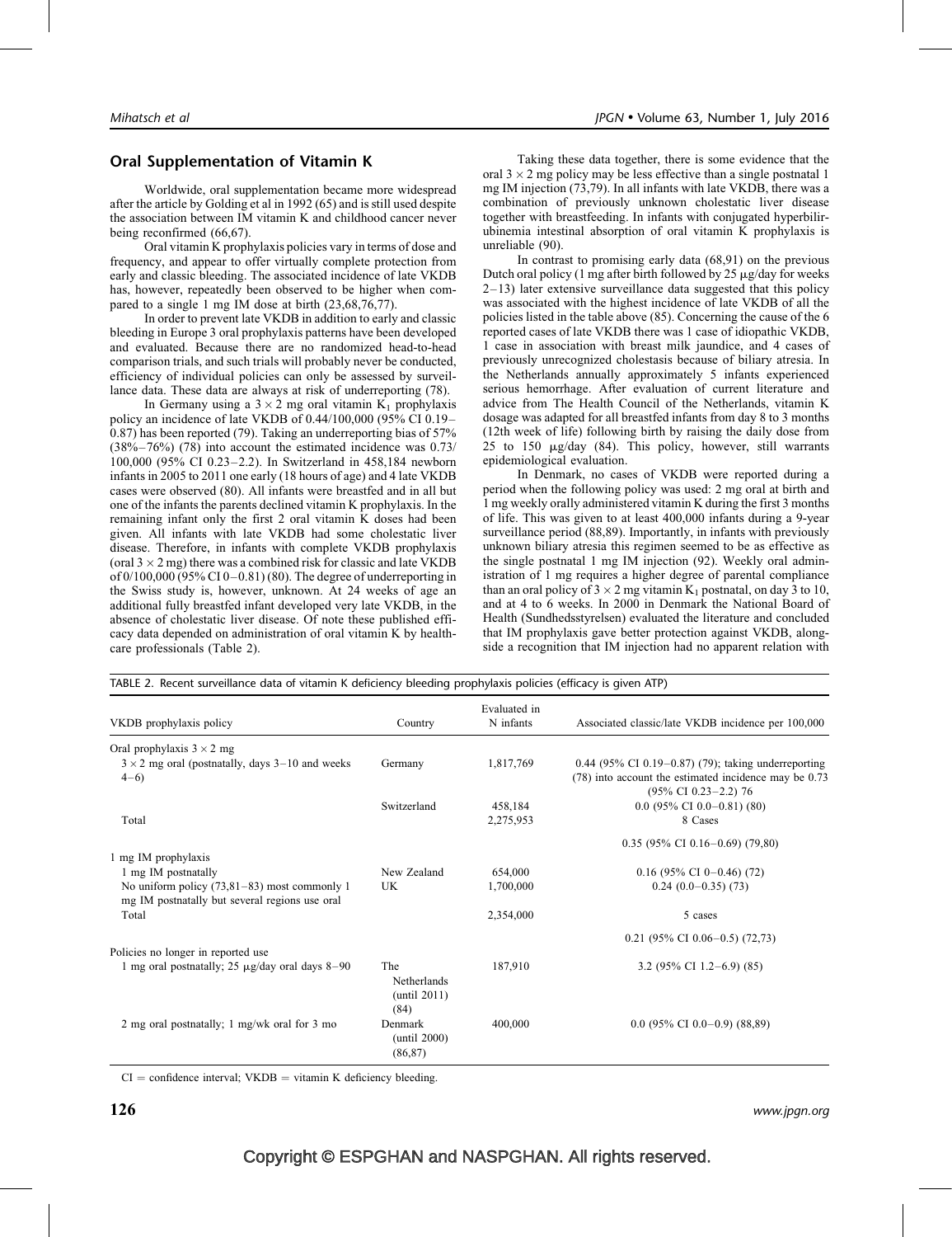the risk of cancer. Therefore, postnatal 1 mg IM vitamin K prophylaxis was recommended as the standard of care (86). In addition at this time it was no longer possible to obtain the oral preparation of vitamin K because of technical problems (73). This recommendation was reconfirmed in 2010 (87).

In Great Britain in 2006 routine vitamin K prophylaxis was recommended by the National Institute for Clinical Excellence (NICE) to be administered as a single dose of 1 mg IM as this is the most efficacious and cost-effective method of administration (83). Alternatively (second line), 2 doses of 2 mg oral vitamin K should be given at birth and at 4 to 7 days and a third dose in exclusively breastfed infants only at 1 month. As a third alternative, the Danish regimen may be used (81,82).

Finally it is important to consider that although there are no randomized head-to-head comparison trials comparing different policies, these are unlikely given the low incidence of VKDB in supplemented infants.

## VITAMIN K PREPARATIONS

The available data do not permit the recommendation of one specific vitamin K preparation. Pharmacokinetic studies of a mixed micellar vitamin K preparation suggested a higher oral bioavailability compared with a normal vitamin K preparation (93). This theoretical advantage of the pediatric mixed micellar preparation of vitamin K has never been demonstrated in randomized controlled trials (76). Of note, the data suggesting better oral bioavailability were based on only 3 children experiencing cholestasis (93). In Germany surveillance of late VKDB observed no significant benefit of the mixed micellar vitamin K preparation (RR 0.58; 95% CI 0.23–1.47). Because of the low incidence of late VKDB (18 infants) the sample size of 3.2 million children was, however, insufficient to detect a significant difference (79).

In contrast to IM injections, an oral vitamin K policy may be easier to achieve, and may also be more acceptable to some parents and healthcare providers. Unpredictable absorption, unclear compliance with repeated dosing, insufficient parental health access (eg, minorities, asylum seeker, and refugees), and incomplete application (eg, posseting or vomiting that requires repeat administration) remain important disadvantages. A variety of different products are used; however, caution must be taken, because a number of these may not have undergone pharmaceutical quality control.

The pharmacokinetics of intravenous (IV) vitamin K are not very well known, but it is likely similar to that of vitamin K given orally. IV administration does not seem to bring the same efficiency as the IM route for the prevention of the late form of VKDB especially if the injection is not repeated (73). The slower increase in urinary excretion of vitamin K metabolites after IM injection compared with an equivalent dose given by the IV route gives support to a depot effect whereby lipophilic vitamin  $K_1$  leaches out slowly from the muscular site of injection into the circulation. In contrast the rapid increase in urinary excretion of vitamin K metabolites after IV injection suggest a more rapid but transient effect of the IV injection (94). IV vitamin  $K_1$  administration may be considered in preterm infants, sick term infants, or infants with cholestatic liver disease. The use of IV vitamin  $K_1$  has, however, not been extensively examined for prophylaxis of VKDB.

## **CONCLUSIONS**

- (1) VKDB due to physiologically low vitamin K plasma concentrations is a serious risk for newborn and young infants.
- (2) Adequate vitamin K supplementation prevents the vast majority of VKDB.

(3) Intramuscular application is the preferred route for efficiency and reliability of administration.

Data from some countries suggest IM application may be more effective than  $3 \times 2$  mg oral prophylaxis for prevention of late VKDB (68,71,79,95). Analysis of the more recent epidemiological data obtained from >4.5 million children (Table 2) does not suggest a significant difference between these 2 options with regard to the efficacy in prevention of late VKDB.

#### RECOMMENDATIONS

- (1) All newborn infants should receive vitamin K prophylaxis.
- (2) Vitamin K prophylaxis and the mode of administration should be documented.
- (3) Parental refusal of vitamin K prophylaxis after adequate information is provided should be documented especially because of the risk of late VKDB (96,97).
- (4) Healthy newborn infants should either receive:
	- (a) 1 mg of Vitamin  $K_1$  by IM injection at birth, or
	- (b)  $3 \times 2$  mg Vitamin K<sub>1</sub> orally at birth, at 4 to 6 days and at 4 to 6 weeks. or
- (c)  $2 \text{ mg}$  Vitamin K<sub>1</sub> orally at birth, and a weekly dose of 1 mg orally for 3 months.<br>
(5) The success of an oral policy depends on compliance with the
- protocol and this may vary between populations and healthcare settings. If the infant vomits or regurgitates the formulation within 1 hour of administration, repeating the oral dose may be appropriate.
- (6) The oral route is not appropriate for preterm infants and for newborns who are unwell, have cholestasis or impaired intestinal absorption or are unable to take oral vitamin K, or those whose mothers have taken medications that interfere with vitamin K metabolism.

## General Advice

- (1) Healthcare providers must develop local policies, procedures, and guidelines for the administration of prophylactic vitamin K to infants, and conduct regular audit to ensure compliance and efficacy. The date, dose, and route of administration must be recorded in the infant's personal health record (expert opinion of the committee).
- (2) Parents who receive information during the antenatal period about the importance of vitamin K prophylaxis may be more likely to comply with local procedures (98).

## FUTURE RESEARCH TOPICS

- (1) Robust national surveillance data of VKDB, which require accurate documentation of policies and procedures.
- (2) Efficacy and quality control of individual vitamin K products used for supplementation.

#### **REFERENCES**

1. McNinch A. Vitamin K deficiency bleeding: early history and recent trends in the United Kingdom. Early Hum Dev 2010;86(suppl 1):63-5.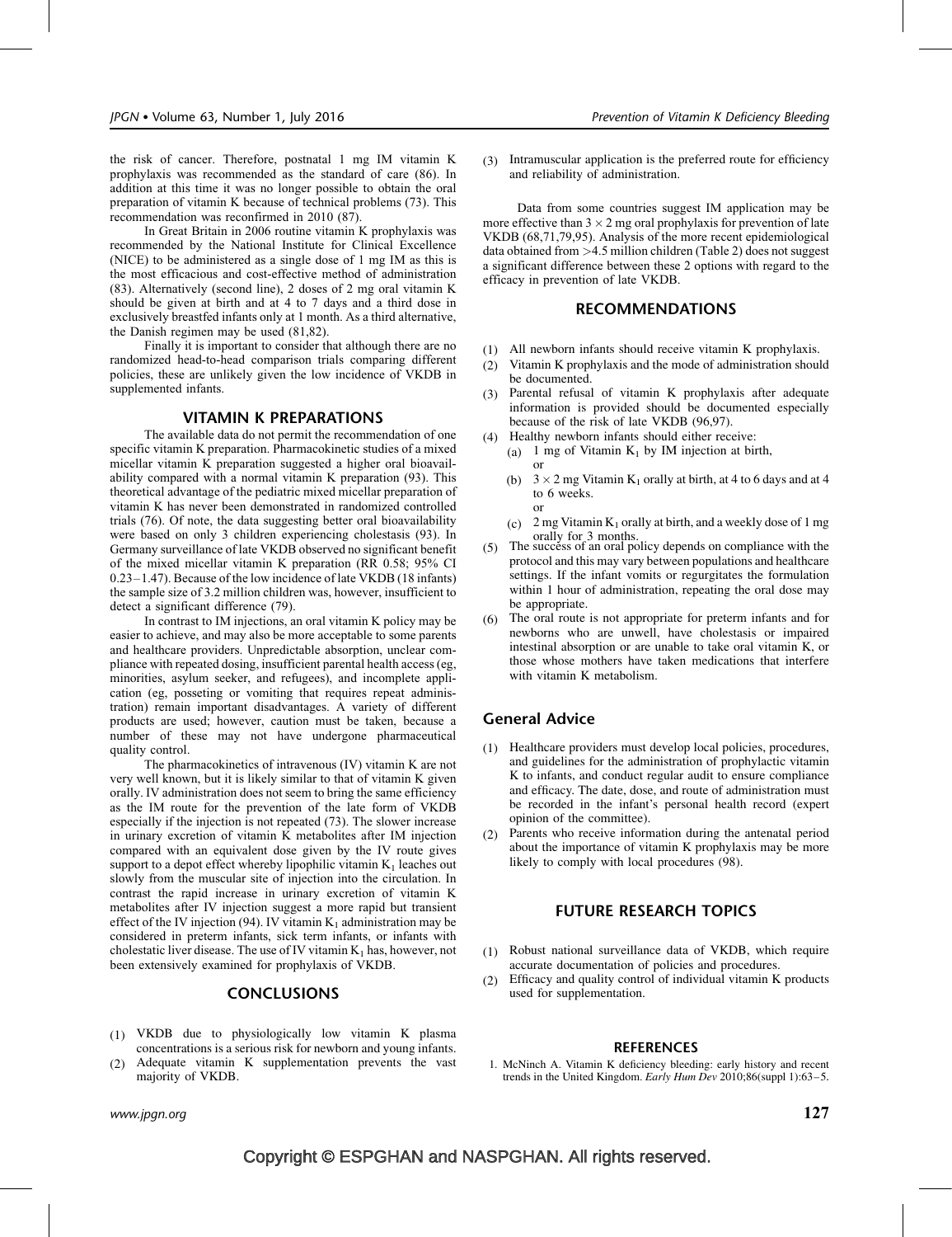- 2. Townsend CW. The haemorrhagic disease of the newborn. Arch Paediatr 1994;11:652–3.
- 3. American Academy of Pediatrics. Controversies concerning vitamin K and the newborn. American Academy of Pediatrics Committee on Fetus and Newborn. Pediatrics 2003;112:191–2.
- 4. Smith CH. Blood Diseases of Infancy and Childhood. St. Louis: Mosby; 1960.
- 5. Aballi AJ, Lopez Banus V, De Lamerens S, et al. Coagulation studies in the newborn period; alterations of thromboplastin generation and effects of vitamin  $\tilde{K}$  in full-term and premature infants. AMA J Dis Child 1957;94:589–600.
- 6. Vietti TJ, Murphy TP, James JA, et al. Observations on the prophylactic use of vitamin K in the newborn infant. J Pediatr 1960;56:343–6.
- 7. Dam H, Schönheyder F, Tage-Hansen H. Cholesterolstoffwechsel in Hühnereiern und Hühnchen. Biochem Z 1929;215:475-92.
- 8. Brinkhous KM, Smith BK, Warner BW. Plasmaprotein level in normal infancy and hemorrhagic disease of the newborn. Am J Med Sci 1937;193:475–80.
- 9. Dam H, Schonheyder F, Tage-Hansen E. Studies on the mode of action of vitamin K. Biochem J 1936;30:1075–9.
- 10. Dam H, Dyggve H, Larsen H, et al. The relation of vitamin K deficiency to hemorrhagic disease of the newborn. Adv Pediatr 1952;5:129–53.
- 11. Dam H, Tage-Hansen E. Vitamin-K lack in normal and sick infants. Lancet 1939;2:1157–62.
- 12. Hellmann LM, Shettles LB. Factors influencing plasma prothrombin in the newborn infant I. Prematurity and vitamin K. Bull Hopkins Hosp 1939;65:138–41.
- 13. Owen A. Blood coagulation during infancy. Proc Soc Exp Biol Med 1939;41:181–8.
- 14. Shettles LB, Delfs E, Hellmann LM. Factors influencing plasma prothrombin in newborn infants. II. Antepartum and neonatal ingestion of vitamin K concentrate. Bull Hopkins Hosp 1939;65:419–26.
- 15. Quick AJ, Grossmann AM. The nature of the hemorrhagic disease of the newborn: delayed restoration of the prothormbin level. Am J Med Sci 1940;199:1–9.
- 16. Waddell WW, Guerry D, Bray WE, et al. Possible effects of vitamin K on prothrombin and clotting time in newly-born infants. J Path Bact 1937;44:633–5.
- 17. Almquist HJ, Close AA. Synthetic and natural antihemorrhagic compounds. Am J Chem Soc 1939;61:2557–8.
- 18. American Academy of Pediatrics. Report of the Committee on Nutrition: vitamin K compounds and the water-soluble analogues. Pediatrics 1961;28:501–6.
- 19. Shearer MJ. Vitamin K metabolism and nutriture. Blood Rev 1992;6:92–104.
- 20. McNinch AW, Orme RL, Tripp JH. Haemorrhagic disease of the newborn returns. Lancet 1983;1:1089–90.
- 21. American Academy of Pediatrics Vitamin K Ad Hoc Task Force. Controversies concerning vitamin K and the newborn. Pediatrics 1993;91:1001–3.
- 22. Bhanchet P, Tuchinda S, Hathirat P, et al. A bleeding syndrome in infants due to acquired prothrombin complex deficiency: a survey of 93 affected infants. Clin Pediatr (Phila) 1977;16:992–8.
- 23. Von Kries R, Hanawa Y. Neonatal vitamin K prophylaxis. Report of Scientific and Standardization Subcommittee on Perinatal Haemostasis. Thromb Haemost 1993;69:293–5.
- 24. Chardot C. Biliary atresia. Orphanet J Rare Dis 2006;1:28.
- 25. Evans AR, Forrester RM, Discombe C. Neonatal haemorrhage following maternal anticonvulsant therapy. Lancet 1970;1:517-8.
- 26. Laosombat V. Hemorrhagic disease of the newborn after maternal anticonvulsant therapy: a case report and literature review. J Med Assoc Thai 1988;71:643–8.
- 27. Hey E. Effect of maternal anticonvulsant treatment on neonatal blood coagulation. Arch Dis Child Fetal Neonatal Ed 1999;81:F208–10.
- 28. Deblay MF, Vert P, Andre M, et al. Transplacental vitamin K prevents haemorrhagic disease of infant of epileptic mother. Lancet 1982;1:1247.
- 29. Rezvani M, Koren G. Does vitamin K prophylaxis prevent bleeding in neonates exposed to enzyme-inducing antiepileptic drugs in utero? Can Fam Physician 2006;52:721–2.
- 30. F.A.O., WHO. Vitamin K. In: Nantel G, Tontisirin K, eds. Human Mineral and Vitamin Requirements. Rome: Food and Nutrition Division FAO; 2001:133–50.
- 31. Suttie JW. The importance of menaquinones in human nutrition. Annu Rev Nutr 1995;15:399–417.
- 32. Usui Y, Tanimura H, Nishimura N, et al. Vitamin K concentrations in the plasma and liver of surgical patients. Am J Clin Nutr 1990;51:846–52.
- 33. Shearer MJ, McCarthy PT, Crampton OE, et al. The assessment of human vitamin K status from tissue measurements. In: Suttie JW, ed. Current Advances in Vitamin K Research. New York: Elsevier; 1988: 437–52.
- 34. Kayata S, Kindberg C, Greer FR, et al. Vitamin K1 and K2 in infant human liver. J Pediatr Gastroenterol Nutr 1989;8:304-7.
- 35. Shirahata A, Nakamura T, Ariyoshi N. Vitamin K1 and K2 in contents in blood, stool, and liver tissues of neonates and young infants. In: Suzuki S, Hathaway WE, Bonnar J, Sutor AH, eds. Perinatal Thrombosis and Hemostasis. Tokyo: Springer-Verlag; 1991:213–23.
- 36. Kumar D, Greer FR, Super DM, et al. Vitamin K status of premature infants: implications for current recommendations. Pediatrics 2001;108:1117–22.
- 37. Greer FR, Marshall SP, Severson RR, et al. A new mixed micellar preparation for oral vitamin K prophylaxis: randomised controlled comparison with an intramuscular formulation in breast fed infants. Arch Dis Child 1998;79:300–5.
- 38. Lane PA, Hathaway WE. Vitamin K in infancy. J Pediatr 1985;106:351–9.
- 39. Sutor AH, von Kries R, Cornelissen EA, et al. Vitamin K deficiency bleeding (VKDB) in infancy. ISTH Pediatric/Perinatal Subcommittee. International Society on Thrombosis and Haemostasis. Thromb Haemost 1999;81:456–61.
- 40. Choo KE, Tan KK, Chuah SP, et al. Haemorrhagic disease in newborn and older infants: a study in hospitalized children in Kelantan, Malaysia. Ann Trop Paediatr 1994;14:231–7.
- 41. Shearer MJ. Vitamin K deficiency bleeding (VKDB) in early infancy. Blood Rev 2009;23:49–59.
- 42. McNinch AW, Tripp JH. Haemorrhagic disease of the newborn in the British Isles: two year prospective study. BMJ 1991;303:1105–9.
- 43. Cornelissen M, Steegers-Theunissen R, Kollee L, et al. Supplementation of vitamin K in pregnant women receiving anticonvulsant therapy prevents neonatal vitamin K deficiency. Am J Obstet Gynecol 1993;168:884–8.
- 44. Cornelissen M, Steegers-Theunissen R, Kollee L, et al. Increased incidence of neonatal vitamin K deficiency resulting from maternal anticonvulsant therapy. Am J Obstet Gynecol 1993;168:923–8.
- 45. Mountain KR, Hirsh J, Gallus AS. Neonatal coagulation defect due to anticonvulsant drug treatment in pregnancy. Lancet 1970;1:265–8.
- 46. Thorp JA, Parriott J, Ferrette-Smith D, et al. Antepartum vitamin K and phenobarbital for preventing intraventricular hemorrhage in the premature newborn: a randomized, double-blind, placebo-controlled trial. Obstet Gynecol 1994;83:70–6.
- 47. Von Kries R. Vitamin K prophylaxis—a useful public health measure? Paediatr Perinat Epidemiol 1992;6:7–13.
- 48. Sutherland JM, Glueck HI, Gleser G. Hemorrhagic disease of the newborn. Breast feeding as a necessary factor in the pathogenesis. Am J Dis Child 1967;113:524–33.
- 49. Loughnan P, McDougall PM. The duration of vitamin  $K_1$  efficacy: is intramuscular vitamin  $K_1$  acting as a depot preparation? In: Sutor AH, Hathaway WE, eds. Vitamin  $K$  in Infancy. Stuttgart, New York: Schattauer; 1995.
- 50. Sutor AH, Dagres N, Niederhoff H. Late form of vitamin K deficiency bleeding in Germany. Klin Padiatr 1995;207:89–97.
- 51. Hanawa Y, Maki M, Matsuyama E, et al. The third nationwide survey in Japan of vitamin K deficiencyininfancy.Acta Paediatr Jpn 1990;32:51–9.
- 52. Chaou WT, Chou ML, Eitzman DV. Intracranial hemorrhage and vitamin K deficiency in early infancy. J Pediatr 1984;105:880–4.
- 53. Pietersma-de Bruyn AL, Van Haard PM, Beunis MH, et al. Vitamin K1 levels and coagulation factors in healthy term newborns till 4 weeks after birth. Haemostasis 1990;20:8–14.
- 54. Widdershoven J, Lambert W, Motohara K, et al. Plasma concentrations of vitamin K1 and PIVKA-II in bottle-fed and breast-fed infants with and without vitamin K prophylaxis at birth. Eur J Pediatr 1988;148:139–42.
- 55. Haroon Y, Shearer MJ, Rahim S, et al. The content of phylloquinone (vitamin K1) in human milk, cows' milk and infant formula foods determined by high-performance liquid chromatography. J Nutr 1982;112:1105–17.